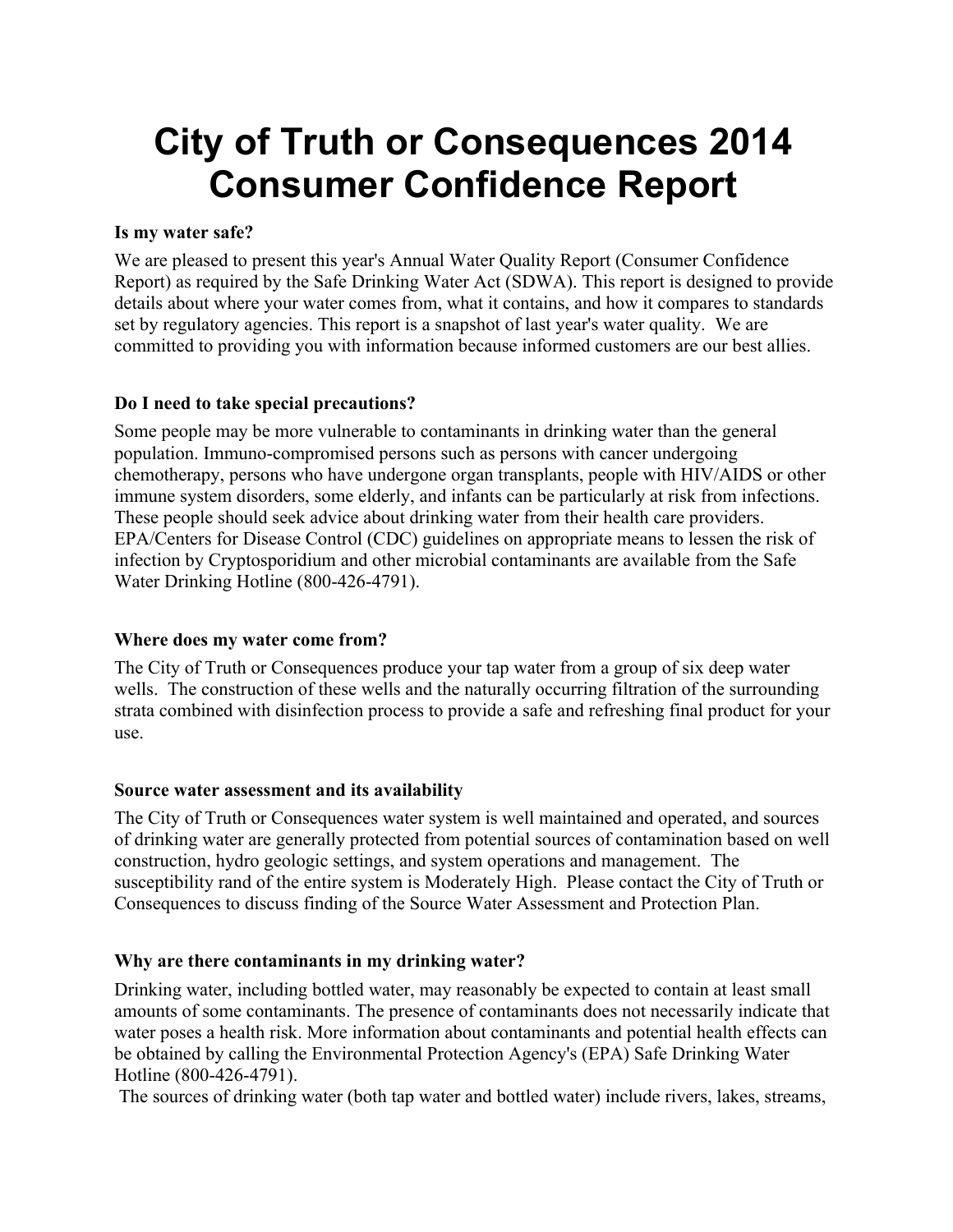ponds, reservoirs, springs, and wells. As water travels over the surface of the land or through the ground, it dissolves naturally occurring minerals and, in some cases, radioactive material, and can pick up substances resulting from the presence of animals or from human activity: microbial contaminants, such as viruses and bacteria, that may come from sewage treatment plants, septic systems, agricultural livestock operations, and wildlife; inorganic contaminants, such as salts and metals, which can be naturally occurring or result from urban stormwater runoff, industrial, or domestic wastewater discharges, oil and gas production, mining, or farming; pesticides and herbicides, which may come from a variety of sources such as agriculture, urban stormwater runoff, and residential uses; organic Chemical Contaminants, including synthetic and volatile organic chemicals, which are by-products of industrial processes and petroleum production, and can also come from gas stations, urban stormwater runoff, and septic systems; and radioactive contaminants, which can be naturally occurring or be the result of oil and gas production and mining activities. In order to ensure that tap water is safe to drink, EPA prescribes regulations that limit the amount of certain contaminants in water provided by public water systems. Food and Drug Administration (FDA) regulations establish limits for contaminants in bottled water which must provide the same protection for public health.

### **How can I get involved?**

If you would like to become involved in the operation of your city utilities, you might choose to attend one of the Public Utility Advisory Board Meetings or City Commission Meetings held monthly. Please contact the City of Truth or Consequences for meeting dates and times.

### **Description of Water Treatment Process**

Your water is treated by disinfection. Disinfection involves the addition of chlorine or other disinfectant to kill dangerous bacteria and microorganisms that may be in the water. Disinfection is considered to be one of the major public health advances of the 20th century.

### **Water Conservation Tips**

Did you know that the average U.S. household uses approximately 400 gallons of water per day or 100 gallons per person per day? Luckily, there are many low-cost and no-cost ways to conserve water. Small changes can make a big difference – try one today and soon it will become second nature.

- Take short showers a 5 minute shower uses 4 to 5 gallons of water compared to up to 50 gallons for a bath.
- Shut off water while brushing your teeth, washing your hair and shaving and save up to 500 gallons a month.
- · Use a water-efficient showerhead. They're inexpensive, easy to install, and can save you up to 750 gallons a month.
- Run your clothes washer and dishwasher only when they are full. You can save up to 1,000 gallons a month.
- Water plants only when necessary.
- · Fix leaky toilets and faucets. Faucet washers are inexpensive and take only a few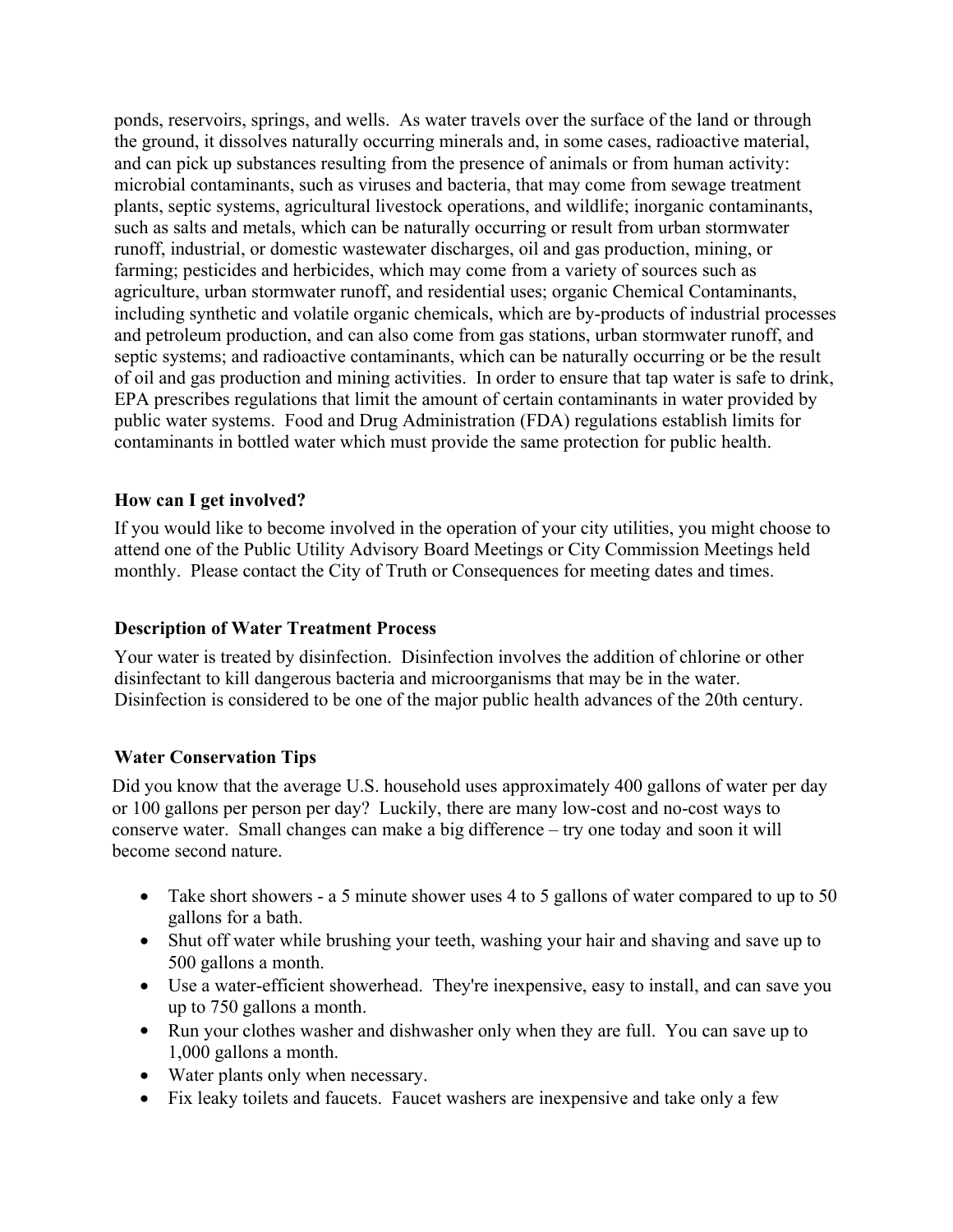minutes to replace. To check your toilet for a leak, place a few drops of food coloring in the tank and wait. If it seeps into the toilet bowl without flushing, you have a leak. Fixing it or replacing it with a new, more efficient model can save up to 1,000 gallons a month.

- Adjust sprinklers so only your lawn is watered. Apply water only as fast as the soil can absorb it and during the cooler parts of the day to reduce evaporation.
- Teach your kids about water conservation to ensure a future generation that uses water wisely. Make it a family effort to reduce next month's water bill!
- · Visit www.epa.gov/watersense for more information.

# **Cross Connection Control Survey**

The purpose of this survey is to determine whether a cross-connection may exist at your home or business. A cross connection is an unprotected or improper connection to a public water distribution system that may cause contamination or pollution to enter the system. We are responsible for enforcing cross-connection control regulations and insuring that no contaminants can, under any flow conditions, enter the distribution system. If you have any of the devices listed below please contact us so that we can discuss the issue, and if needed, survey your connection and assist you in isolating it if that is necessary.

- Boiler/ Radiant heater (water heaters not included)
- Underground lawn sprinkler system
- Pool or hot tub (whirlpool tubs not included)
- Additional source(s) of water on the property
- Decorative pond
- Watering trough

### **Source Water Protection Tips**

Protection of drinking water is everyone's responsibility. You can help protect your community's drinking water source in several ways:

- · Eliminate excess use of lawn and garden fertilizers and pesticides they contain hazardous chemicals that can reach your drinking water source.
- Pick up after your pets.
- · If you have your own septic system, properly maintain your system to reduce leaching to water sources or consider connecting to a public water system.
- · Dispose of chemicals properly; take used motor oil to a recycling center.
- · Volunteer in your community. Find a watershed or wellhead protection organization in your community and volunteer to help. If there are no active groups, consider starting one. Use EPA's Adopt Your Watershed to locate groups in your community, or visit the Watershed Information Network's How to Start a Watershed Team.
- · Organize a storm drain stenciling project with your local government or water supplier. Stencil a message next to the street drain reminding people "Dump No Waste - Drains to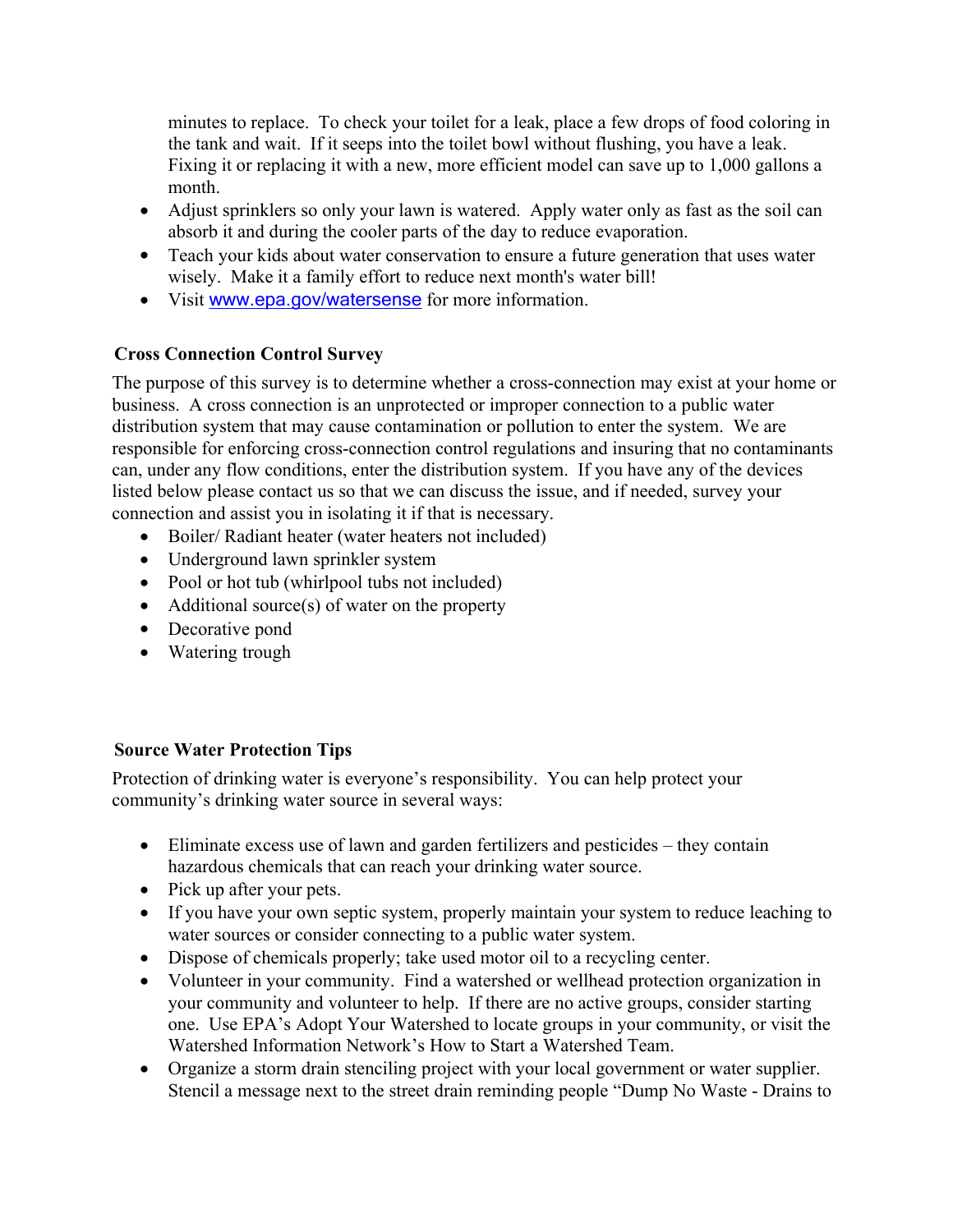River" or "Protect Your Water." Produce and distribute a flyer for households to remind residents that storm drains dump directly into your local water body.

#### **Additional Information for Lead**

If present, elevated levels of lead can cause serious health problems, especially for pregnant women and young children. Lead in drinking water is primarily from materials and components associated with service lines and home plumbing. Truth or Consequences Water System is responsible for providing high quality drinking water, but cannot control the variety of materials used in plumbing components. When your water has been sitting for several hours, you can minimize the potential for lead exposure by flushing your tap for 30 seconds to 2 minutes before using water for drinking or cooking. If you are concerned about lead in your water, you may wish to have your water tested. Information on lead in drinking water, testing methods, and steps you can take to minimize exposure is available from the Safe Drinking Water Hotline or at http://www.epa.gov/safewater/lead. Lead and Copper is sampled in 20 various households within the City every 3 years. Next sampling year is 2016.

# **Water Quality Data Table**

In order to ensure that tap water is safe to drink, EPA prescribes regulations which limit the amount of contaminants in water provided by public water systems. The table below lists all of the drinking water contaminants that we detected during the calendar year of this report. Although many more contaminants were tested, only those substances listed below were found in your water. All sources of drinking water contain some naturally occurring contaminants. At low levels, these substances are generally not harmful in our drinking water. Removing all contaminants would be extremely expensive, and in most cases, would not provide increased protection of public health. A few naturally occurring minerals may actually improve the taste of drinking water and have nutritional value at low levels. Unless otherwise noted, the data presented in this table is from testing done in the calendar year of the report. The EPA or the State requires us to monitor for certain contaminants less than once per year because the concentrations of these contaminants do not vary significantly from year to year, or the system is not considered vulnerable to this type of contamination. As such, some of our data, though representative, may be more than one year old. In this table you will find terms and abbreviations that might not be familiar to you. To help you better understand these terms, we have provided the definitions below the table.

|                                                     | <b>MCLG</b>    | MCL,           |                   |           |            |               |                  |                                                                                                                   |
|-----------------------------------------------------|----------------|----------------|-------------------|-----------|------------|---------------|------------------|-------------------------------------------------------------------------------------------------------------------|
|                                                     | <sub>or</sub>  | TT, or         | Your              |           | Range      | <b>Sample</b> |                  |                                                                                                                   |
| <b>Contaminants</b>                                 | <b>MRDLG</b>   |                | <b>MRDL</b> Water |           | $Low$ High | <b>Date</b>   | <b>Violation</b> | <b>Typical Source</b>                                                                                             |
| <b>Disinfectants &amp; Disinfectant By-Products</b> |                |                |                   |           |            |               |                  |                                                                                                                   |
|                                                     |                |                |                   |           |            |               |                  | (There is convincing evidence that addition of a disinfectant is necessary for control of microbial contaminants) |
| Chlorine (as Cl <sub>2</sub> )<br>(ppm)             | 4              | 4              | 0.5               | <b>NA</b> |            | 2014          | N <sub>0</sub>   | Water additive used to control<br>microbes                                                                        |
| <b>Inorganic Contaminants</b>                       |                |                |                   |           |            |               |                  |                                                                                                                   |
| Barium (ppm)                                        | $\mathfrak{D}$ | $\mathfrak{D}$ | 0.048             | <b>NA</b> |            | 2014          | N <sub>0</sub>   | Discharge of drilling wastes;<br>Discharge from metal<br>refineries; Erosion of natural<br>deposits               |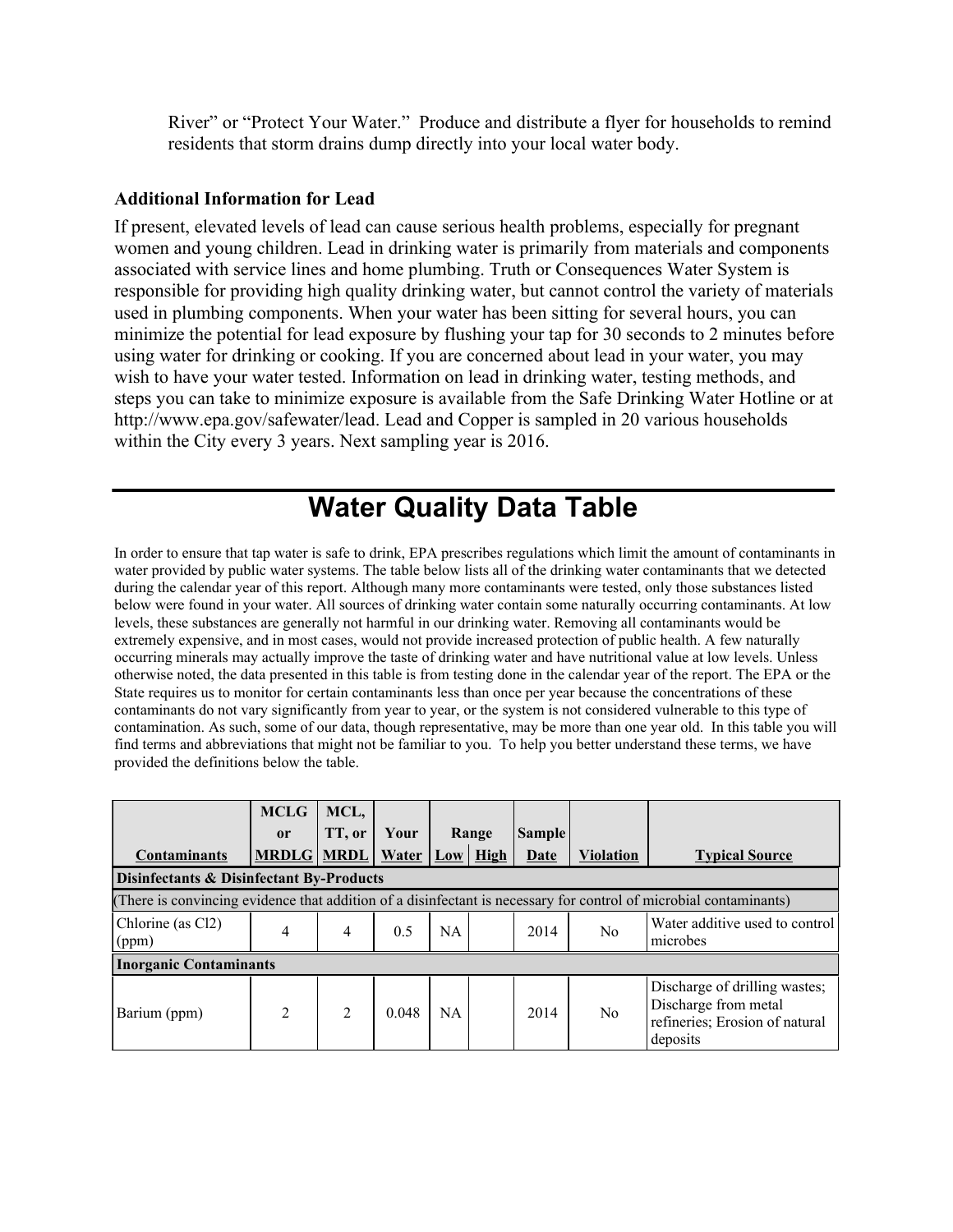| Arsenic (ppb)                                      | $\theta$         | 10         | 2.5            | NA            |  |          | 2014                |                | N <sub>0</sub>                                                             | Erosion of natural deposits;<br>Runoff from orchards; Runoff<br>from glass and electronics<br>production wastes                       |
|----------------------------------------------------|------------------|------------|----------------|---------------|--|----------|---------------------|----------------|----------------------------------------------------------------------------|---------------------------------------------------------------------------------------------------------------------------------------|
| Selenium (ppb)                                     | 50               | 50         | 3.1            | NA            |  |          | 2014                |                | N <sub>0</sub>                                                             | Discharge from petroleum and<br>metal refineries; Erosion of<br>natural deposits; Discharge<br>from mines                             |
| Sodium (optional)<br>(ppm)                         |                  | <b>MPL</b> | 120            | NA            |  |          | 2014                |                | No                                                                         | Erosion of natural deposits;<br>Leaching                                                                                              |
| Fluoride (ppm)                                     | 4                | 4          | 0.71           | <b>NA</b>     |  |          | 2014                |                | N <sub>0</sub>                                                             | Erosion of natural deposits;<br>Water additive which<br>promotes strong teeth;<br>Discharge from fertilizer and<br>aluminum factories |
| <b>Radioactive Contaminants</b>                    |                  |            |                |               |  |          |                     |                |                                                                            |                                                                                                                                       |
| Beta/photon emitters<br>(pCi/L)                    | $\theta$         | 50         | 7.1            |               |  |          | 2013                |                | No                                                                         | Decay of natural and man-<br>made deposits.                                                                                           |
| Radium (combined<br>226/228) (pCi/L)               | $\theta$         | 5          | 0.02           | <b>NA</b>     |  |          | 2013<br>No          |                |                                                                            | Erosion of natural deposits                                                                                                           |
| Alpha emitters<br>(pCi/L)                          | $\theta$         | 15         | 4.5            | NA            |  | 2013     |                     | N <sub>0</sub> | Erosion of natural deposits                                                |                                                                                                                                       |
| Uranium (ug/L)                                     | $\boldsymbol{0}$ | 30         | $\overline{2}$ | <b>NA</b>     |  |          | 2013                |                | N <sub>o</sub>                                                             | Erosion of natural deposits                                                                                                           |
|                                                    |                  |            | Your           | <b>Sample</b> |  |          | # Samples           |                | <b>Exceeds</b>                                                             |                                                                                                                                       |
| <b>Contaminants</b>                                | <b>MCLG</b>      | AL         | <b>Water</b>   | <b>Date</b>   |  |          | <b>Exceeding AL</b> |                | AL                                                                         | <b>Typical Source</b>                                                                                                                 |
| <b>Inorganic Contaminants</b>                      |                  |            |                |               |  |          |                     |                |                                                                            |                                                                                                                                       |
| Copper - action level<br>at consumer taps<br>(ppm) | 1.3              | 1.3        | 0.091          | 2013          |  |          | $\theta$            |                | N <sub>0</sub>                                                             | Corrosion of household<br>plumbing systems; Erosion<br>of natural deposits                                                            |
| Lead - action level at<br>consumer taps (ppb)      | $\theta$         | 15         | 1.5            | 2013          |  | $\theta$ |                     | N <sub>0</sub> | Corrosion of household<br>plumbing systems; Erosion<br>of natural deposits |                                                                                                                                       |

# **Undetected Contaminants**

The following contaminants were monitored for, but not detected, in your water.

|                     | <b>MCLG</b>  | <b>MCL</b>    |       |                  |                                                                                                                                              |
|---------------------|--------------|---------------|-------|------------------|----------------------------------------------------------------------------------------------------------------------------------------------|
|                     | $\mathbf{r}$ | <sub>or</sub> | Your  |                  |                                                                                                                                              |
| <b>Contaminants</b> | <b>MRDLG</b> | <b>MRDL</b>   | Water | <b>Violation</b> | <b>Typical Source</b>                                                                                                                        |
| Beryllium (ppb)     | 4            | 4             | ND    | No.              | Discharge from metal refineries and<br>coal-burning factories; Discharge from<br>electrical, aerospace, and defense<br>industries            |
| Cadmium (ppb)       |              | 5             | ND    | No.              | Corrosion of galvanized pipes; Erosion<br>of natural deposits; Discharge from<br>metal refineries; runoff from waste<br>batteries and paints |
| Chromium (ppb)      | 100          | 100           | ND.   | No               | Discharge from steel and pulp mills;<br>Erosion of natural deposits                                                                          |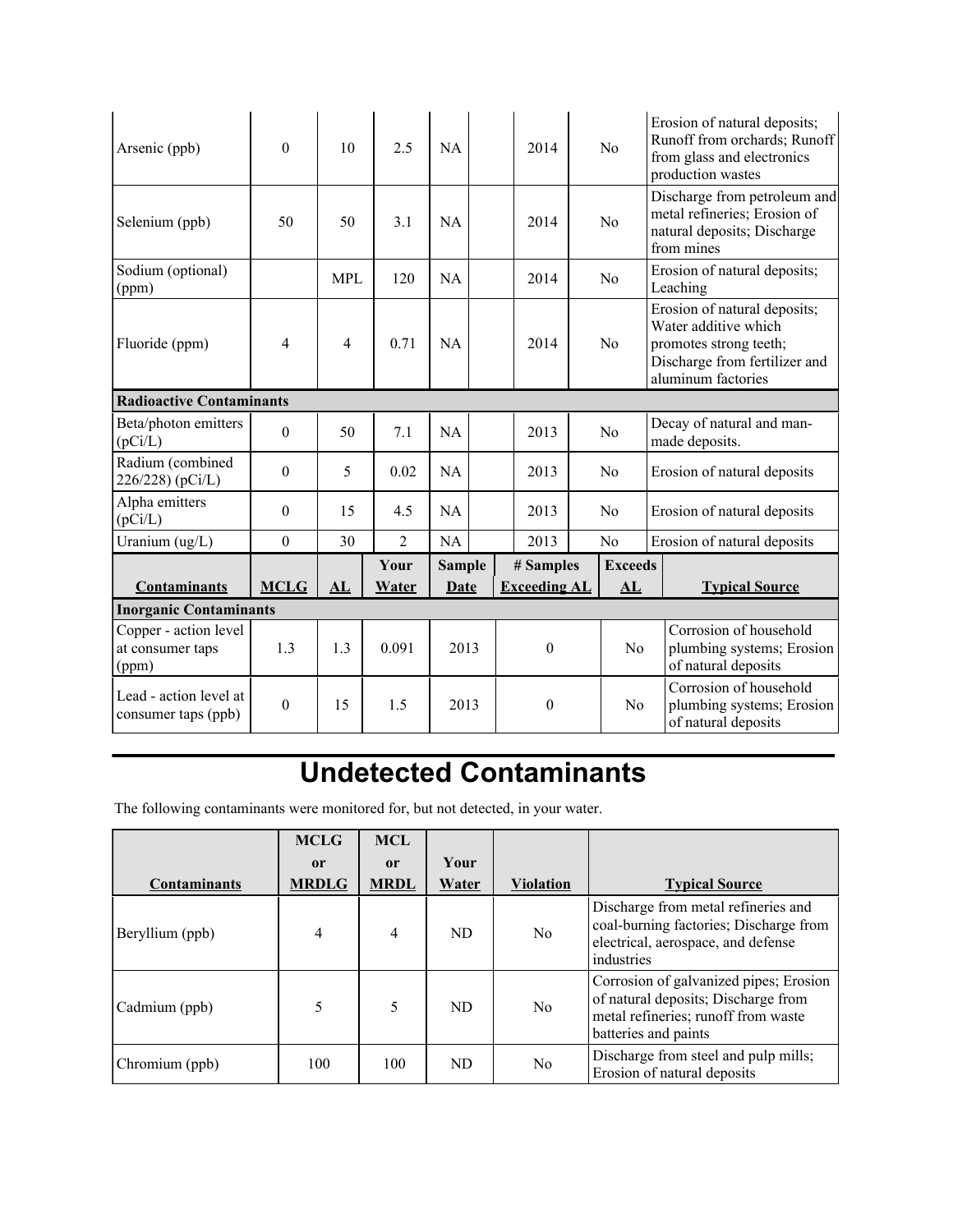| Antimony (ppb)                            | 6                | 6              | <b>ND</b>      | No             | Discharge from petroleum refineries;<br>fire retardants; ceramics; electronics;<br>solder; test addition.               |
|-------------------------------------------|------------------|----------------|----------------|----------------|-------------------------------------------------------------------------------------------------------------------------|
| Thallium (ppb)                            | 0.5              | $\overline{2}$ | <b>ND</b>      | No             | Discharge from electronics, glass, and<br>Leaching from ore-processing sites;<br>drug factories                         |
| Mercury [Inorganic] (ppb)                 | $\overline{2}$   | $\overline{2}$ | <b>ND</b>      | No             | Erosion of natural deposits; Discharge<br>from refineries and factories; Runoff<br>from landfills; Runoff from cropland |
| Dibromochloropropane<br>(DBCP) (ppt)      | $\boldsymbol{0}$ | 200            | <b>ND</b>      | No             | Runoff/leaching from soil fumigant<br>used on soybeans, cotton, pineapples,<br>and orchards                             |
| Dichloromethane (ppb)                     | $\boldsymbol{0}$ | 5              | <b>ND</b>      | No             | Discharge from pharmaceutical and<br>chemical factories                                                                 |
| Glyphosate (ppb)                          | 700              | 700            | N <sub>D</sub> | No             | Runoff from herbicide use                                                                                               |
| Endrin (ppb)                              | $\overline{2}$   | $\overline{2}$ | <b>ND</b>      | No             | Residue of banned insecticide                                                                                           |
| Methoxychlor (ppb)                        | 40               | 40             | N <sub>D</sub> | No             | Runoff/leaching from insecticide used<br>on fruits, vegetables, alfalfa, livestock                                      |
| Toxaphene (ppb)                           | $\boldsymbol{0}$ | 3              | <b>ND</b>      | No             | Runoff/leaching from insecticide used<br>on cotton and cattle                                                           |
| Heptachlor (ppt)                          | $\boldsymbol{0}$ | 400            | <b>ND</b>      | No             | Residue of banned pesticide                                                                                             |
| Heptachlor epoxide (ppt)                  | $\boldsymbol{0}$ | 200            | <b>ND</b>      | No             | Breakdown of heptachlor                                                                                                 |
| PCBs [Polychlorinated<br>biphenyls] (ppt) | $\boldsymbol{0}$ | 500            | <b>ND</b>      | N <sub>0</sub> | Runoff from landfills; Discharge of<br>waste chemicals                                                                  |
| Chlordane (ppb)                           | $\boldsymbol{0}$ | $\overline{2}$ | <b>ND</b>      | N <sub>0</sub> | Residue of banned termiticide                                                                                           |
| Carbofuran (ppb)                          | 40               | 40             | <b>ND</b>      | No             | Leaching of soil fumigant used on rice<br>and alfalfa                                                                   |
| Oxamyl [Vydate] (ppb)                     | 200              | 200            | <b>ND</b>      | No             | Runoff/leaching from insecticide used<br>on apples, potatoes and tomatoes                                               |
| Di (2-ethylhexyl) adipate<br>(ppb)        | 400              | 400            | <b>ND</b>      | N <sub>0</sub> | Discharge from chemical factories                                                                                       |
| Hexachlorocyclopentadie<br>ne (ppb)       | 50               | 50             | ND             | No             | Discharge from chemical factories                                                                                       |
| Atrazine (ppb)                            | 3                | 3              | <b>ND</b>      | No             | Runoff from herbicide used on row<br>crops                                                                              |
| Alachlor (ppb)                            | <b>MNR</b>       | <b>MNR</b>     | ND             | No             |                                                                                                                         |
| Hexachlorobenzene (ppb)                   | $\boldsymbol{0}$ | 1              | ND             | N <sub>0</sub> | Discharge from metal refineries and<br>agricultural chemical factories                                                  |
| Di (2-ethylhexyl)<br>phthalate (ppb)      | $\boldsymbol{0}$ | 6              | ND             | No             | Discharge from rubber and chemical<br>factories                                                                         |
| Benzo(a)pyrene (ppt)                      | $\boldsymbol{0}$ | 200            | ND             | No             | Leaching from linings of water storage<br>tanks and distribution lines                                                  |
| Simazine (ppb)                            | $\overline{4}$   | $\overline{4}$ | ND             | No             | Herbicide runoff                                                                                                        |
| Endothall (ppb)                           | 100              | 100            | ND             | No             | Runoff from herbicide use                                                                                               |
| $2,4-D$ (ppb)                             | 70               | 70             | ND             | No             | Runoff from herbicide used on row<br>crops                                                                              |
| $2,4,5$ -TP (Silvex) (ppb)                | 50               | 50             | ND             | No             | Residue of banned herbicide                                                                                             |
| Dalapon (ppb)                             | 200              | 200            | ND             | No             | Runoff from herbicide used on rights of<br>way                                                                          |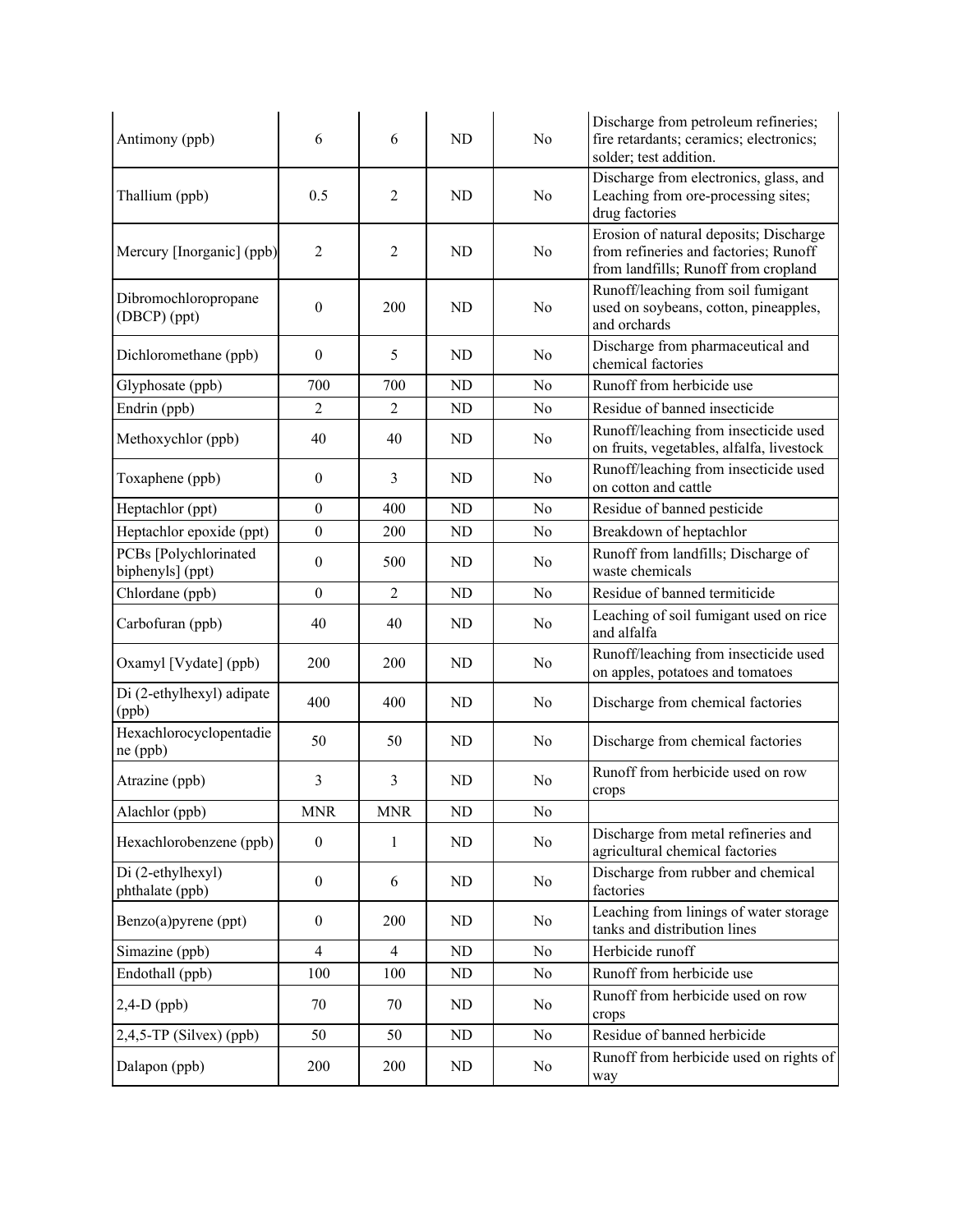| Dinoseb (ppb)                                 | 7                | 7              | <b>ND</b>      | No             | Runoff from herbicide used on<br>soybeans and vegetables                                          |
|-----------------------------------------------|------------------|----------------|----------------|----------------|---------------------------------------------------------------------------------------------------|
| Picloram (ppb)                                | 500              | 500            | <b>ND</b>      | N <sub>0</sub> | Herbicide runoff                                                                                  |
| Diquat (ppb)                                  | 20               | 20             | N <sub>D</sub> | No             | Runoff from herbicide use                                                                         |
| Cyanide [as Free Cn]<br>(ppb)                 | 200              | 200            | <b>ND</b>      | No             | Discharge from plastic and fertilizer<br>factories; Discharge from steel/metal<br>factories       |
| Benzene (ppb)                                 | $\boldsymbol{0}$ | 5              | <b>ND</b>      | No             | Discharge from factories; Leaching<br>from gas storage tanks and landfills                        |
| Carbon Tetrachloride<br>(ppb)                 | $\boldsymbol{0}$ | 5              | <b>ND</b>      | N <sub>0</sub> | Discharge from chemical plants and<br>other industrial activities                                 |
| Chlorobenzene<br>(monochlorobenzene)<br>(ppb) | 100              | 100            | <b>ND</b>      | No             | Discharge from chemical and<br>agricultural chemical factories                                    |
| cis-1,2-Dichloroethylene<br>(ppb)             | 70               | 70             | ND             | No             | Discharge from industrial chemical<br>factories                                                   |
| 1,2-Dichloroethane (ppb)                      | $\boldsymbol{0}$ | 5              | <b>ND</b>      | N <sub>0</sub> | Discharge from industrial chemical<br>factories                                                   |
| 1,2-Dichloropropane<br>(ppb)                  | $\boldsymbol{0}$ | 5              | N <sub>D</sub> | No             | Discharge from industrial chemical<br>factories                                                   |
| Ethylbenzene (ppb)                            | 700              | 700            | N <sub>D</sub> | No             | Discharge from petroleum refineries                                                               |
| Styrene (ppb)                                 | 100              | 100            | <b>ND</b>      | No             | Discharge from rubber and plastic<br>factories; Leaching from landfills                           |
| Tetrachloroethylene (ppb)                     | $\boldsymbol{0}$ | 5              | <b>ND</b>      | No             | Discharge from factories and dry<br>cleaners                                                      |
| Toluene (ppm)                                 | $\mathbf{1}$     | 1              | N <sub>D</sub> | No             | Discharge from petroleum factories                                                                |
| $trans-1,2-$<br>Dichloroethylene (ppb)        | 100              | 100            | <b>ND</b>      | No             | Discharge from industrial chemical<br>factories                                                   |
| 1,2,4-Trichlorobenzene<br>(ppb)               | 70               | 70             | <b>ND</b>      | No             | Discharge from textile-finishing<br>factories                                                     |
| 1,1,1-Trichloroethane<br>(ppb)                | 200              | 200            | <b>ND</b>      | No             | Discharge from metal degreasing sites<br>and other factories                                      |
| Vinyl Chloride (ppb)                          | $\boldsymbol{0}$ | $\overline{2}$ | <b>ND</b>      | No             | Leaching from PVC piping; Discharge<br>from plastics factories                                    |
| Nitrate [measured as<br>Nitrogen] (ppm)       | 10               | 10             | N <sub>D</sub> | No             | Runoff from fertilizer use; Leaching<br>from septic tanks, sewage; Erosion of<br>natural deposits |

| <b>Unit Descriptions</b> |                                                                     |
|--------------------------|---------------------------------------------------------------------|
| Term                     | <b>Definition</b>                                                   |
| $\text{ug/L}$            | $\mu$ g/L : Number of micrograms of substance in one liter of water |
| ppm                      | ppm: parts per million, or milligrams per liter (mg/L)              |
| ppb                      | ppb: parts per billion, or micrograms per liter $(\mu g/L)$         |
| ppt                      | ppt: parts per trillion, or nanograms per liter                     |
| pCi/L                    | pCi/L: picocuries per liter (a measure of radioactivity)            |
| NA                       | NA: not applicable                                                  |
| ND.                      | ND: Not detected                                                    |
| NR.                      | NR: Monitoring not required, but recommended.                       |